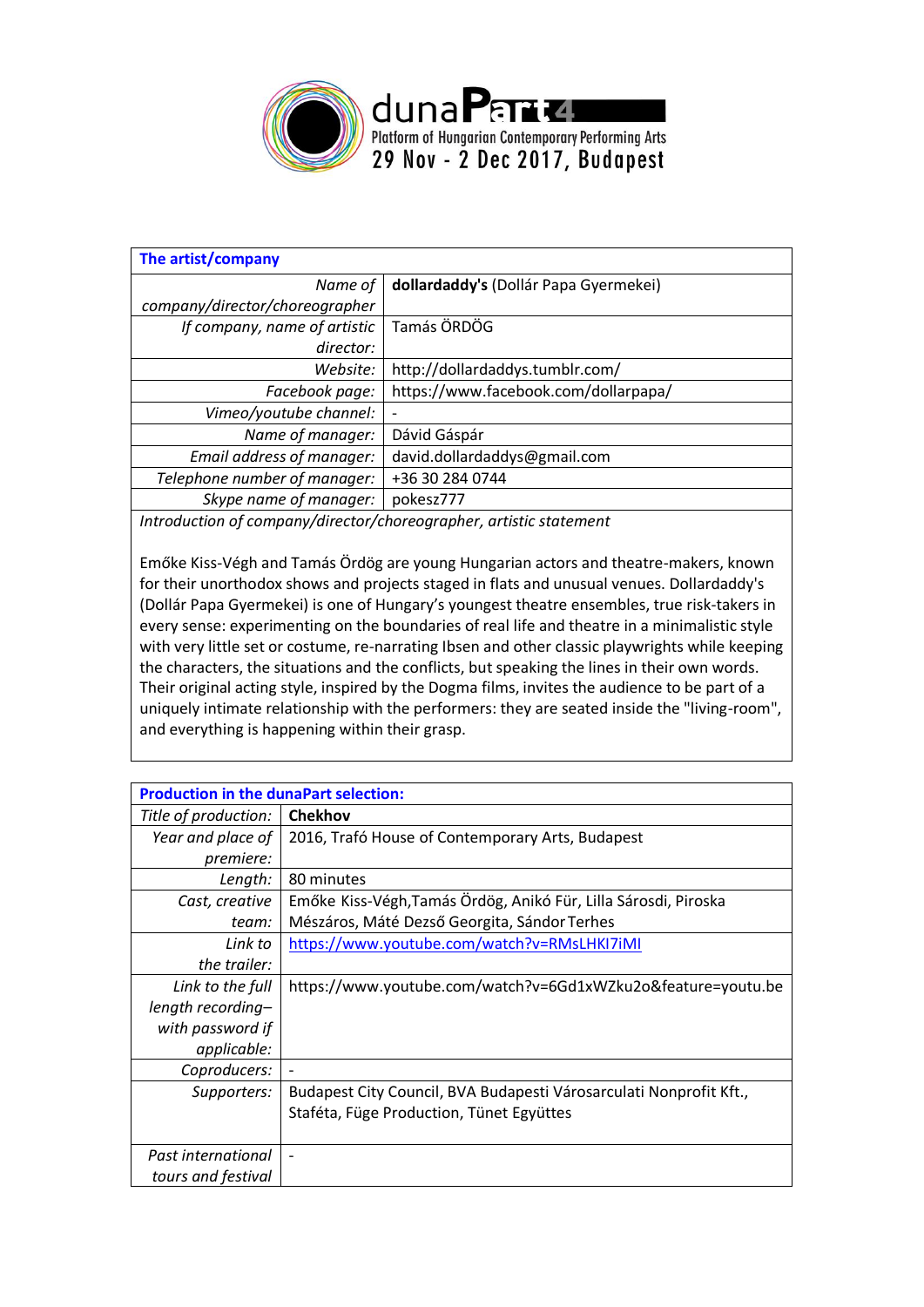

| presentations                       |         |        |
|-------------------------------------|---------|--------|
| (venue/festival,                    |         |        |
| city)                               |         |        |
| Number of                           | 7       |        |
| performers:                         |         |        |
| Total number of                     | 8       |        |
| people on tour:                     |         |        |
| <b>Basic technical requirements</b> |         |        |
| Size of stage (width x              |         |        |
| depth x height)                     |         |        |
| Scale of venue                      |         | medium |
| (small/medium/large)                |         |        |
| Length of setup and                 |         |        |
|                                     | strike: |        |
| Any particular technical            |         |        |
| requirement:                        |         |        |
| $\overline{\phantom{a}}$            |         |        |

*Synopsis/Description of performance:*

Until now, we were the only ones in the countryside. But now the plebs have started to appear. These days every lake – even the tiniest puddle – has holiday cottages all around it. Those rats from the big cities can never control themselves, they just keep on building houses, tending their gardens at weekends, planting tomatoes like crazy and then gobbling them up. It's fair to say that in a couple of years or so the number of plebs around here will reach excessive proportions.

Based on the greatest dramas by Chekhov, dollardaddy's has created a "new" Chekhov in their latest production, which focuses on depravation and hopelessness. The basic material is a mixture of *The Cherry Orchard* and *The Seagull*, enhanced with scenes and characters from *The Three Sisters*, *Uncle Vanya*, *The Wood Demon*, and *Ivanov*. Playing the role of Anna, a character composed from a combination of Ranevskaya and Arkadina, is Anikó Für, one of Hungary's theatrical icons. This is the first time she has worked with independent artists. Lopakhin is played by Lilla Sárosdi, known to many from her performances with the Krétakör group. *Chekhov* is a new departure in the company's life, their first outing away from the tiny studio at Trafó, and their first show created for the big stage. Yet they have lost none of their characteristic twist. They still perform theatre in a theatre.

The script was created using the translations of Dezső Kosztolányi, Imre Makai, Géza Morcsányi and Árpád Tóth.

## *Review extracts with links:*

*"This is a new type of acting, a blend of subjectivity and character development. It is not even "acting," but "plain" existence on stage, something I can hardly describe. It advances lightly with an easy energy, without any dramatic outbursts. Just like an everyday conversation: what lies below the surface is always more compelling. Some have the ability to carry this out in a remarkably natural way, while others remain actors and on the surface. And for some, this will even suit their character well. The scenes balance on the thin line between fiction and reality, where reality is the heavier part, the unknown, the one that unfolds in the*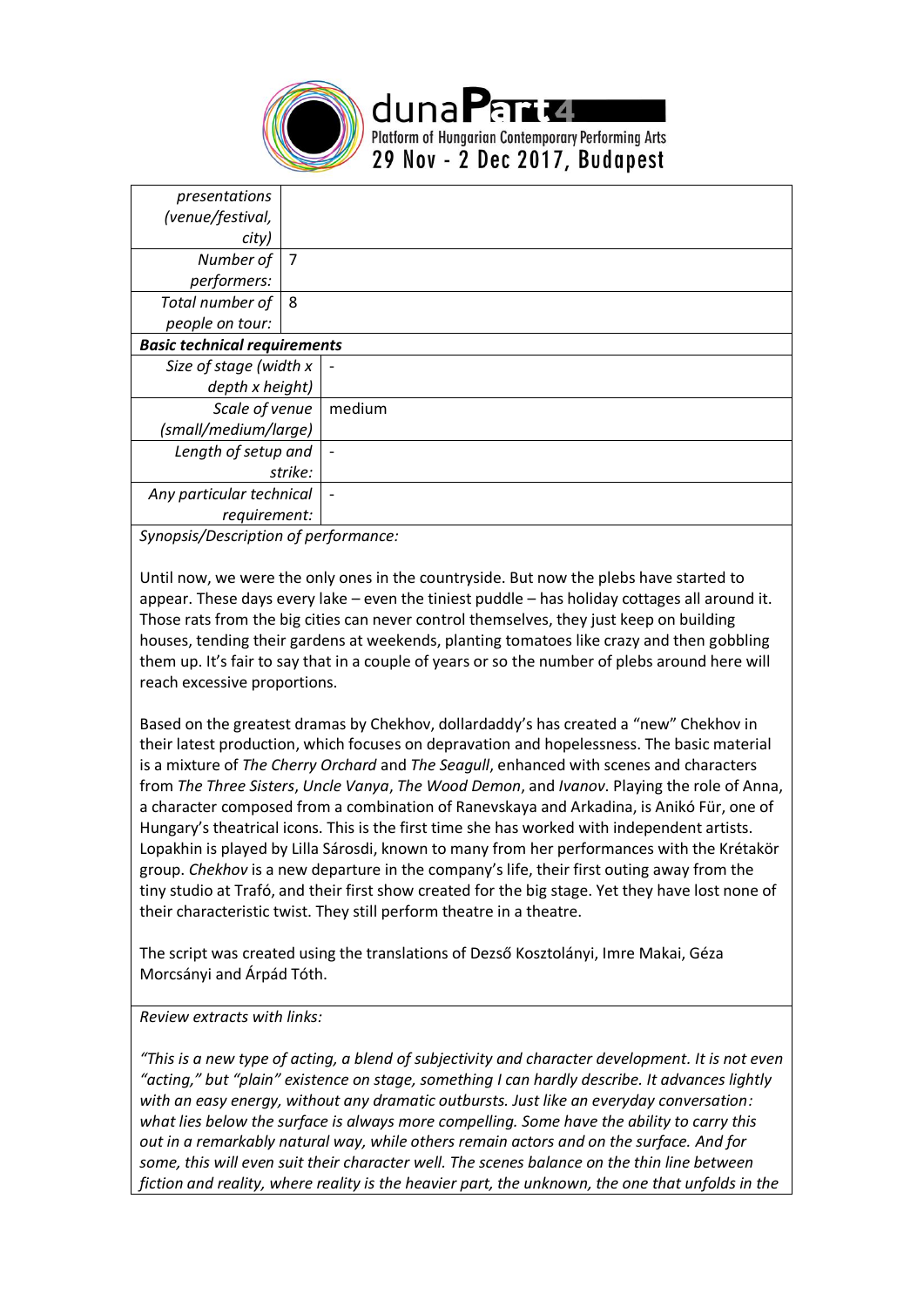

*here and now. It is as if the performers were saying improvised, unlearnt texts, as if they only knew the context and not the sentences, which seem hesitant, spontaneous, and born on the spot. This would be the new form then, dollardaddy's trademark style: civilian, commonplace, nondramatic, and lacking a dramatic arc."*

*Andrea Tompa, Magyar Narancs*

*<http://magyarnarancs.hu/szinhaz2/nincs-ive-es-ne-is-legyen-101604/?orderdir=novekvo>*

*"In the second half of the performance Lilla Sárosdi presses forward as an indestructible and unstoppable 'large-scale industrial works' of a housewife. This leviathan of a woman, dressed in lilac, scurrying around in her high heels barely able to walk, screams and snarls with laughter as she gobbles up everyone and everything in her path. And yet she has a common sense and truth of her own, just like the other vegetating members of the troupe, all of whom live devoid of principles that may shape their destiny. Anikó Für acts like a present-day Mari Jászai (legendary Hungarian actress of the 19th Century), with the elegance of a museum piece, delivering a five-star performance of the Chekhovian 'grande femme', wrapped in her wondrous dress and covered in the make-up of blindness to life, a phenomenon representing both a lack of awareness of tomorrow and the squandering of the 21st century."*

*<http://szinhaz.net/2017/02/23/tarjan-tamas-csehov/>*

*"Since we are discussing accessories, we must highlight the costumes of Dalma Dévényi and Tibor Kiss (better known in the fashion world by their brand, Je Suis Belle), the tiny details of which contribute significantly to the performance's success, not only visually (the constant presence of the seagull and cherry motifs), but also as a source of sound effects. The way Sárosdi trots about in her high heels, surrounded by the depressive Russian silence, further enhances her rude, nouveau riche arrogance. While the constant, slow shuffle of actress Kiss-Végh's wooden clogs echoes the horrors of an alcoholic's lethargic life. "I'm so unhappy. It's going to kill me", says her character, Masha, somewhere in the middle of the play. And of course the despairing world of the common people kills them all by the end – even killing the audience too, a little. And this, despite the fact that we are not living in Russia!" <https://mno.hu/grund/dollar-papa-gyermekeinek-orosz-kalandja-2393665>*

*"Ördög mixes the plotlines and characters of The Seagull, The Cherry Orchard and Ivanov in such a masterful way that we hardly realize it is a medley of four Chekhov dramas. In the works of Chekhov he has found the best possible subject for this experiment, since the 'nondramatic' dramas of one of the fathers of Russian realism are themselves made up of loosely connected scenes whose emphasis lies on the turning points of human fates and on the experience of internal (and external) struggles. The seemingly disconnected, occasionally vulgar text, the unfinished sentences and the apparently self-contained monologues of Chekhov are perfectly suited for creating something exciting and new out of the four dramas."*

*<https://mno.hu/grund/dollar-papa-gyermekeinek-orosz-kalandja-2393665>*

| <b>Other productions currently on tour No 1:</b> |                                                                      |  |
|--------------------------------------------------|----------------------------------------------------------------------|--|
|                                                  | Title of production:   Family Trilogy – Child                        |  |
|                                                  | Year and place of   2015, Trafó House of Contemporary Arts, Budapest |  |
| <i>premiere:</i>                                 |                                                                      |  |
|                                                  | Length:   approx. 70 minutes each                                    |  |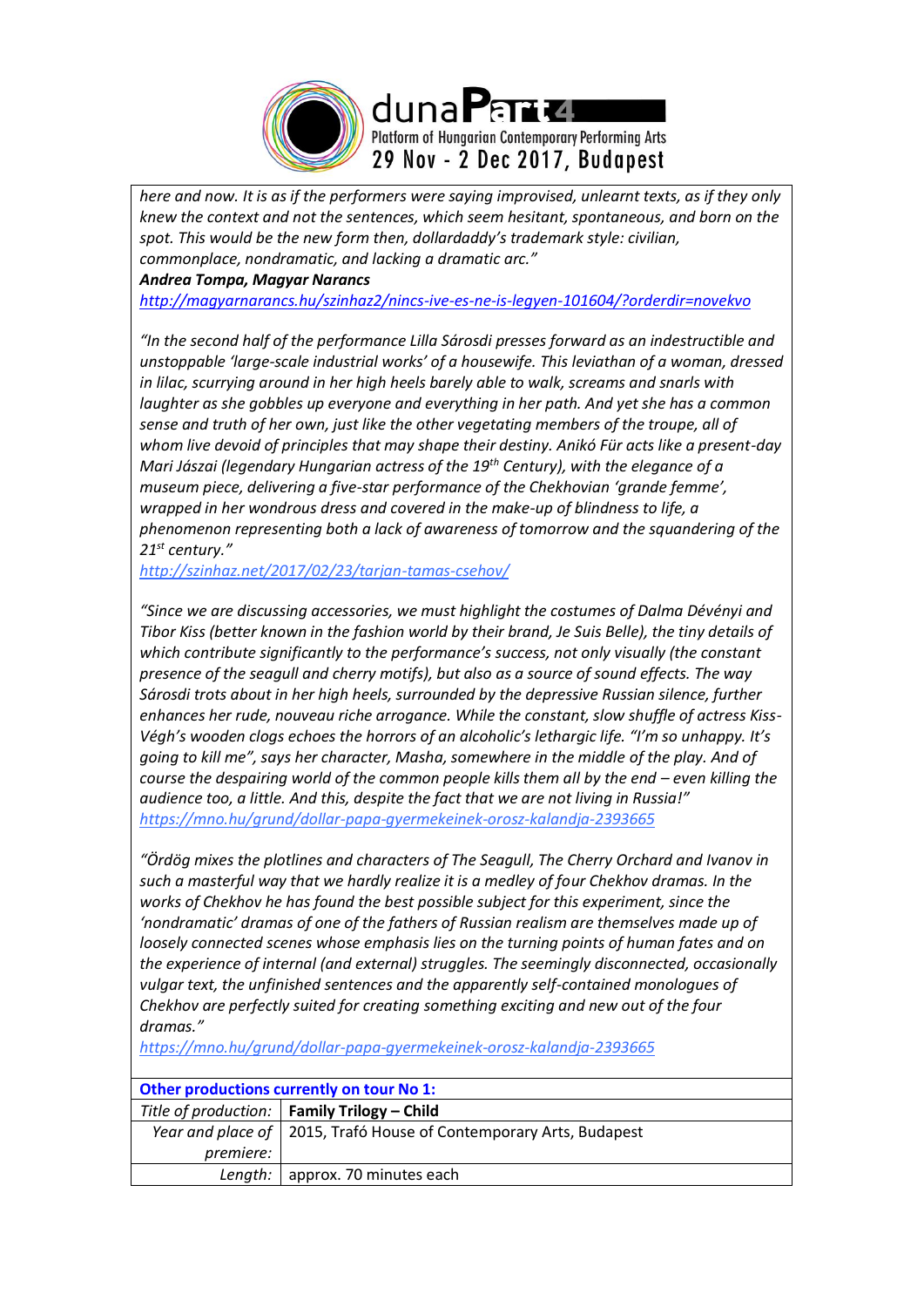

duna Partu Platform of Hungarian Contemporary Performing Arts 29 Nov - 2 Dec 2017, Budapest

| Cast, creative                      |         | Emőke Kiss-Végh, Tamás Ördög, Sándor Terhes, Annamária Láng |
|-------------------------------------|---------|-------------------------------------------------------------|
| team:                               |         |                                                             |
| Link to the trailer:                |         |                                                             |
| Link to the full                    |         | https://www.youtube.com/attribution link?a=ATGZ66R7kmewmNJ- |
| length recording-                   |         | &u=/watch%3Fv%3DdA1odtdkqgM%26feature%3Dem-upload owner     |
| with password if                    |         |                                                             |
| applicable:                         |         |                                                             |
| Coproducers:                        |         |                                                             |
| Supporters:                         |         |                                                             |
| Past international                  |         | 2016 - Child, Ibsen Festival, Oslo                          |
| tours and festival                  |         |                                                             |
| presentations                       |         |                                                             |
| (venue/festival,                    |         |                                                             |
| city)                               |         |                                                             |
| Number of                           | 4       |                                                             |
| performers:                         |         |                                                             |
| Total number of                     | 5       |                                                             |
| people on tour:                     |         |                                                             |
| <b>Basic technical requirements</b> |         |                                                             |
| Size of stage (width x              |         |                                                             |
| depth x height)                     |         |                                                             |
| Scale of venue                      |         | small                                                       |
| (small/medium/large)                |         |                                                             |
| Length of setup and                 |         | $\overline{\phantom{a}}$                                    |
|                                     | strike: |                                                             |
| Any particular technical            |         |                                                             |
| requirement:                        |         |                                                             |

*Synopsis/Description of performance:*

One of the first big successes of dollardaddy's was the *Family Trilogy*. The trilogy is made up of important Scandinavian plays - their individual titles are *Love*, *Home* and *Child*, which are based on the plays *Little Eyolf* and *A Doll's House* by Ibsen and *The Pelican* by Strindberg.

The individual parts are only passingly related to one another and the link between them is the subject matter itself, so the various parts can be viewed separately as well. We are presented with three different variations on a family. The performances are like the shifting images of a kaleidoscope, which spring from one another, yet do not rely on each other for their individual interpretation.

The trilogy focuses on the family and the problems of coexistence within a family, more precisely the common communication trap caused by a far too immediate relationship.

The performances have a completely stripped-down, minimalistic, intimate and personal format. We don't use any props or costumes or any other usual stage technology. Only the actor is present in his or her full reality, more as a human being than an artist. Thanks to the unique method we've developed, we're capable of re-rendering great classics in contemporary language, bringing them up to date. The actors are granted a great degree of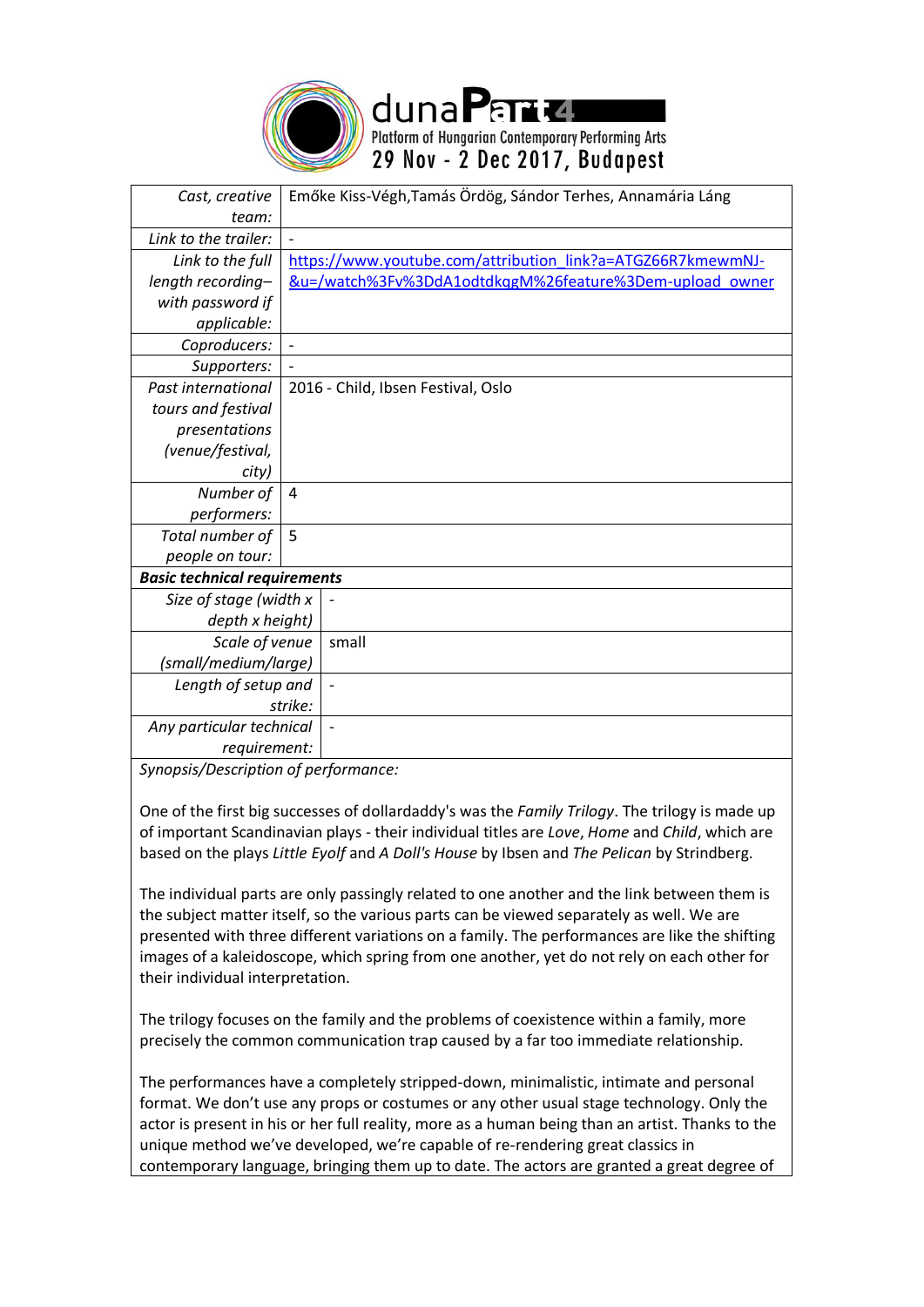

flexibility in their roles, retaining their creative freedom throughout the performance.

The majority of the rehearsal process consists of table rehearsals. Over the course of a fourweek period, we keep analysing and embracing the script. We try to fully adopt the prewritten characters, diluting them into our own personality. This way we create the final version of the script together, which we learn, although we let it go during performances, without insisting on it, because the main thing is the meaning, and we consider it important for the content to come to life on stage in its own reality instead of simply being acted out during the evening in question. Since the play isn't always fully reproduced, every performance is different, every evening delivering a truly unique experience.

The hall has a unified neon illumination. The audience is seated in a circle while we perform between and behind them. We never actively involve the audience members, yet they cannot remain entirely aloof and they unavoidably become a part of the story.

| Other production currently on tour No 2: |                                                     |  |
|------------------------------------------|-----------------------------------------------------|--|
| Title of production:                     | <b>Family Trilogy - Home</b>                        |  |
| Year and place of premiere:              | 2014, Trafó House of Contemporary Arts, Budapest    |  |
| Length:                                  | approx. 80 minutes                                  |  |
| Place of premiere:                       | Trafó House of Contemporary Arts, Budapest          |  |
| Cast, creative team:                     | Emőke Kiss-Végh, Tamás Ördög, Krisztina Urbanovits, |  |
|                                          | Máté Dezső Georgita/Bence Erdős                     |  |
| Link to the trailer:                     | https://www.youtube.com/watch?v=D9fAyU6Oy0A         |  |
| Link to the full length recording-       |                                                     |  |
| with password if applicable:             |                                                     |  |
| Coproducers:                             |                                                     |  |
| Supporters:                              |                                                     |  |
| Past international tours and             | 2016 - Home, Eurothalia Festiaval, Timisoara        |  |
| festival presentations                   |                                                     |  |
| (venue/festival, city)                   |                                                     |  |
| Number of performers:                    | 4                                                   |  |
| Total number of people on tour:          | 5                                                   |  |
| <b>Basic technical requirements</b>      |                                                     |  |
| Size of stage (width x depth x height)   |                                                     |  |
| Scale of venue (small/medium/large)      | medium                                              |  |
| Length of setup and strike:              | $\overline{\phantom{a}}$                            |  |
| Any particular technical requirement:    |                                                     |  |
|                                          |                                                     |  |

*Synopsis/Description of performance:*

One of the first big successes of dollardaddy's was the Family Trilogy. The trilogy is made up of important Scandinavian plays - their individual titles are Love, Home and Child, which are based on the plays Little Eyolf and A Doll's House by Ibsen and The Pelican by Strindberg.

The individual parts are only passingly related to one another and the link between them is the subject matter itself, so the various parts can be viewed separately as well. We are presented with three different variations on a family. The performances are like the shifting images of a kaleidoscope, which spring from one another, yet do not rely on each other for